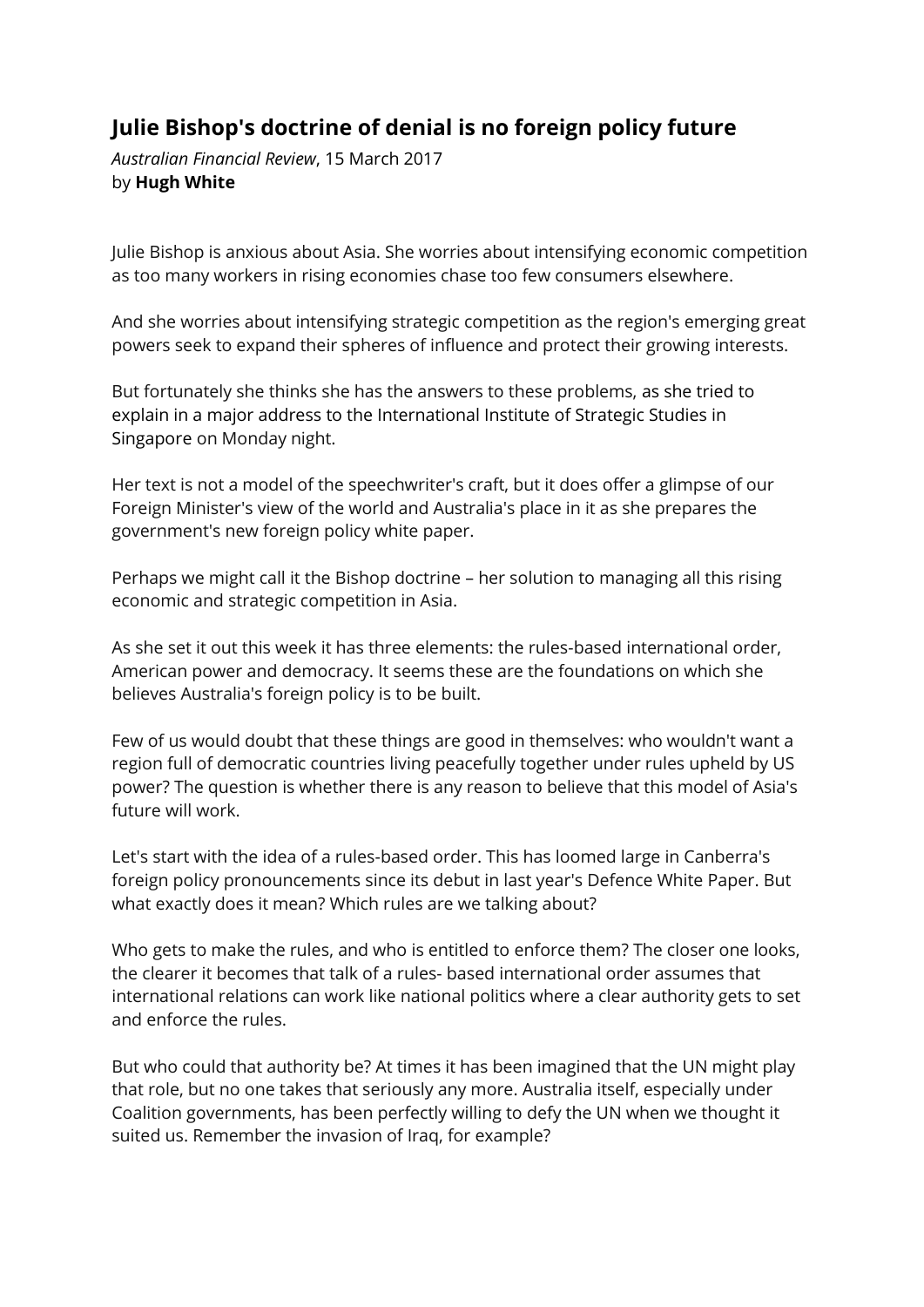So it is perfectly plain that when Julie Bishop speaks of the "rules-based order" she means one in which the rules are set and enforced by America.

That is the kind of order we had in Asia for many decades, and it worked very well for us and for the rest of the region. But assuming it can keep working in future is just nostalgia, not policy making.

That brings us to the second element of the Bishop Doctrine: confidence in America's preponderant power. Mrs Bishop boldly asserts that "If peace and prosperity are to continue, the United States must play an even greater role as the indispensable strategic power in the Indo-Pacific".

Her faith that Asia's future stability can be assured by an American-led rules-based order assumes that America has both the power and the will to provide that leadership.

Her assumption about American power is quite explicit. "It is the pre-eminent global strategic power in Asia and the world by some margin," she said in Singapore.

Of course that used to be true, but not anymore. China has already overtaken America to become the world's largest economy in PPP terms, and will soon do so in MER terms as well.

That gives it not just great economic heft but real diplomatic weight as well – as Canberra's careful attention to Beijing quite plainly shows. And China's growing maritime forces already effectively undermine America's ability to project military power into the East Asian theatre.

So the Bishop doctrine seems to be stuck in denial about the most important change in Asia's strategic situation in decades - the radical shift in the distribution of wealth and power away from America towards China.

As long as we fail to recognise the scale and significance of this shift, we will be powerless to manage its consequences.

The Foreign Minister also seems blithely confident about America's willingness to lead in Asia. At one point in her speech she acknowledged that regional countries are a little uncertain, but her ringing call for an even greater US regional role suggests that she has no doubt.

So she seems to have missed the significance of Donald Trump's election as President of the United States on a platform of "America First". Perhaps she doesn't take what Mr Trump says seriously. Many people have made that mistake before.

Which brings us to the third and final pillar of the Bishop Doctrine – her faith in democracy. Her audience in Singapore were no doubt interested to be told that